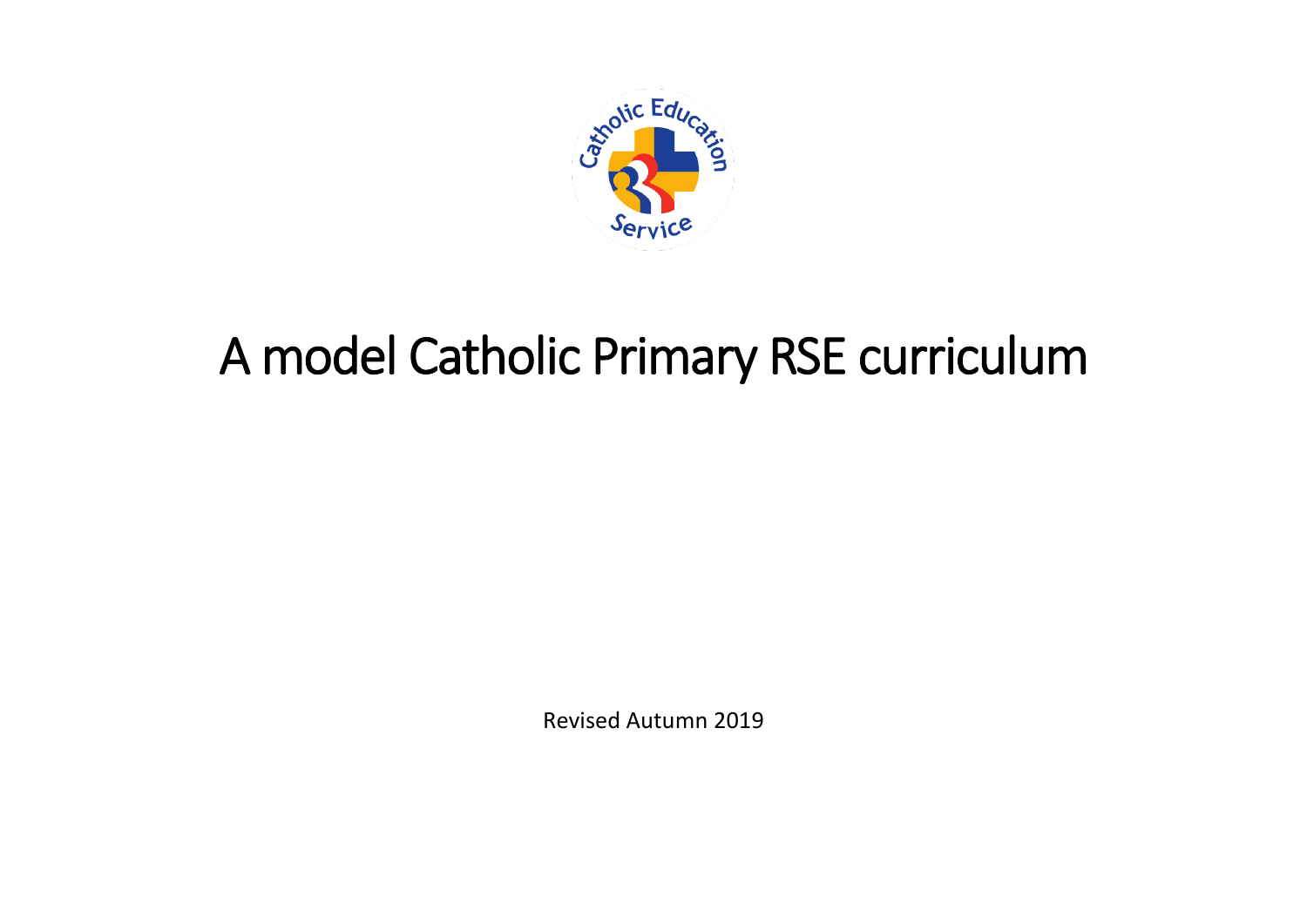### Introduction

Any teaching about love and sexual relationships in a Catholic school must be rooted in the Catholic Church's teaching about what it is to be truly human in Christ, what it means to live well in relationship with others and be presented within a positive framework of Christian virtue. For this reason, we encourage Catholic schools to speak about Relationship and Sex Education (RSE) rather than Sex and Relationship Education (SRE), since this emphasises the importance of healthy relationships to human well-being, as the core learning within an RSE curriculum.

#### Pedagogical Principles

A good RSE programme must enshrine core pedagogical virtues – that it is, it must, above else, qualify as good education. Therefore, it will be:

#### Progressive & Developmental

The learning needs to reflect each stage of the development of the person. It needs to be part of both the Primary and Secondary phase of education and it needs to be appropriate to the age and stage of development of children and young people during the different phases of their education. It also needs to be continuous and developmental. It should be a process which is planned from beginning to end with one phase of education informing the work of the next so that children and young people can be led to a deeper and fuller understanding by degrees at a rate which corresponds to their maturing.

#### Differentiated

Schools must ensure that RSE is sensitive to the different needs of individual pupils and is taught in a way that allows access to those pupils at different stages of cognitive and emotional development. Learning and teaching methods will need to be adapted and specialist resources and training will need to be provided for those with particular needs. Schools, therefore, should ensure that children with special educational needs and disabilities are not at any point withdrawn from RSE because of lack of resources and training or to catch up in other subjects.

#### Cross-curricular

Since a Catholic school is committed to the education of the whole person, teaching on relationships and sexuality needs to be reflected in each relevant part of the curriculum. Whilst, for example, some aspects of RSE will be more appropriately explored in science lessons and some more appropriately explored in RE lessons, each should be informed by the other. Each discipline should speak with consistency about the meaning of human love and the virtues that are enshrined in the Church's teaching on human love.

#### Integrated

A well-planned programme will not just ensure that there is correspondence between phases and across disciplines but will ensure that parents are fully involved in the planning and evaluation of the teaching of relationships and sexuality. Ideally, pupils should hear a consistent message about the meaning and value of human sexuality at home, in the parish and at school. This can only be achieved if the home, parish and school work to integrate the teaching of RSE.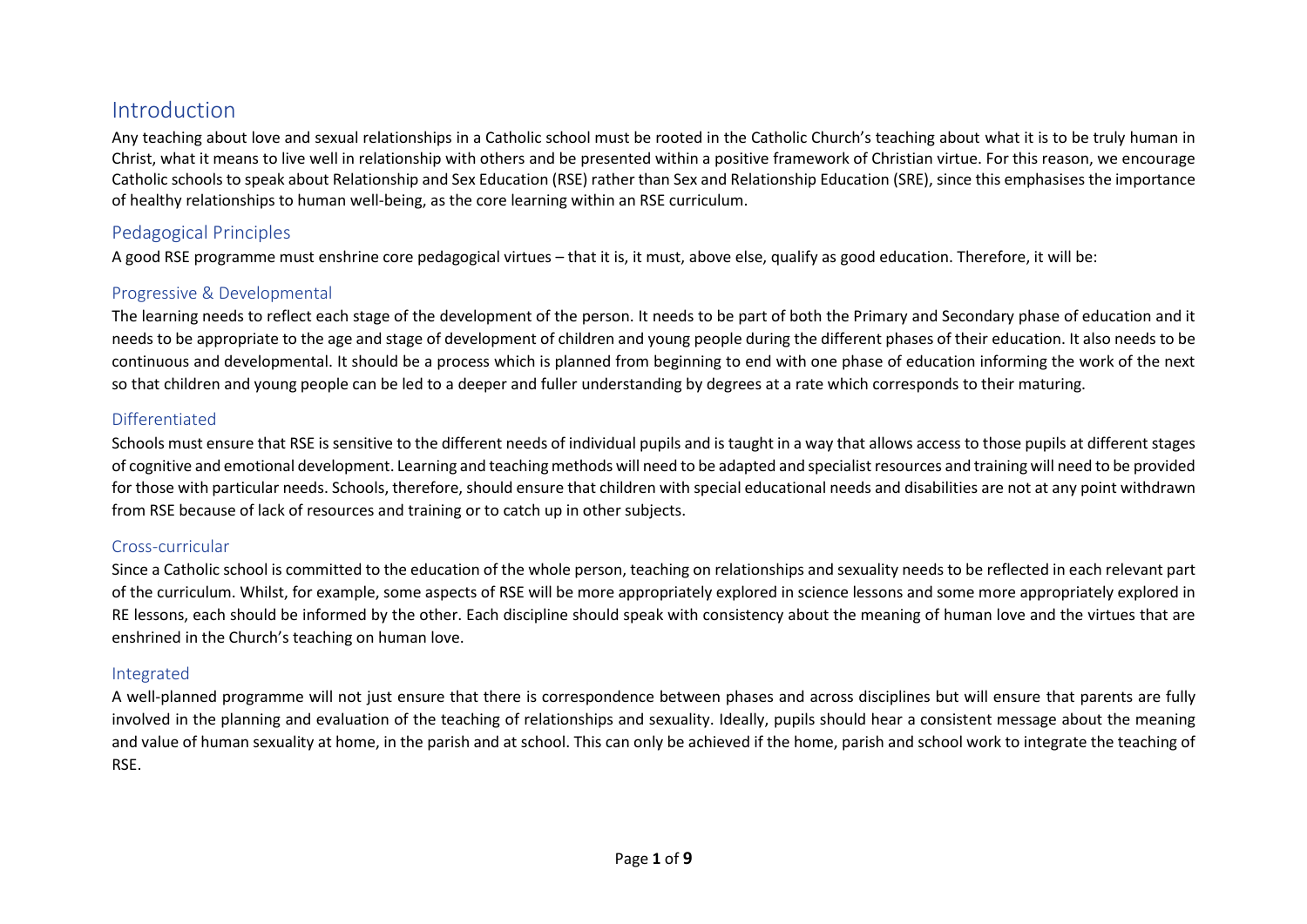#### Co-ordinated

None of these educational goals are possible if RSE is not given the time and importance it deserves by those who plan and implement its delivery in school. RSE must be taken seriously by school leaders; led properly by someone who has the time and expertise to co-ordinate the subject with dedication and commitment at a senior level; taught by those committed to doing it well; taught as part of a whole-school approach by those who are able to celebrate – not merely tolerate – the teaching of the Church on love and human sexuality.

#### Balanced

Whilst promoting Catholic virtues, schools should ensure that children and young people are offered a broad and balanced RSE programme which provides them with clear factual, scientific information when relevant and meets the statutory requirements placed on schools.

#### The structure of this model curriculum.

This model curriculum covers EYFS, KS1 and KS2 and is based on three core themes within which there will be broad overlap. It is adaptable to the age and ability of the pupils. The three themes are:

- **Created and loved by God** (this explores the individual) The Christian imperative to love self, made in the image and likeness of God, shows an understanding of the importance of valuing and understanding oneself as the basis for personal relationships.
- **Created to love others** (this explores an individual's relationships with others) God is love. We are created out of love and for love. The command to love is the basis of all Christian morality.
- **Created to live in community – local, national & global** (this explores the individual's relationships with the wider world) Human beings are relational by nature and live in the wider community. Through our exchange with others, our mutual service and through dialogue, we attempt to proclaim and extend the Kingdom of God for the good of individuals and the good of society.

Each theme covers the core strands of 'Education in Virtue' and 'Religious Understanding' as well as strands which cover the PSHE content of the theme.

#### Christian Virtue and RSE

Each theme begins with a statement of the virtues which are necessary to living well in relationship with others and these virtues should underpin the teaching but also should emerge as a consequence of it. Virtues are habits which are learned from experience and are gained through imitation, the same virtues being modelled by those who teach. They express the qualities of character that schools should seek to develop in their pupils, through their exemplification by the whole community of which the pupils are a part. These virtues reflect our Christian tradition but they are also, of course, fundamental human virtues which are universally shared.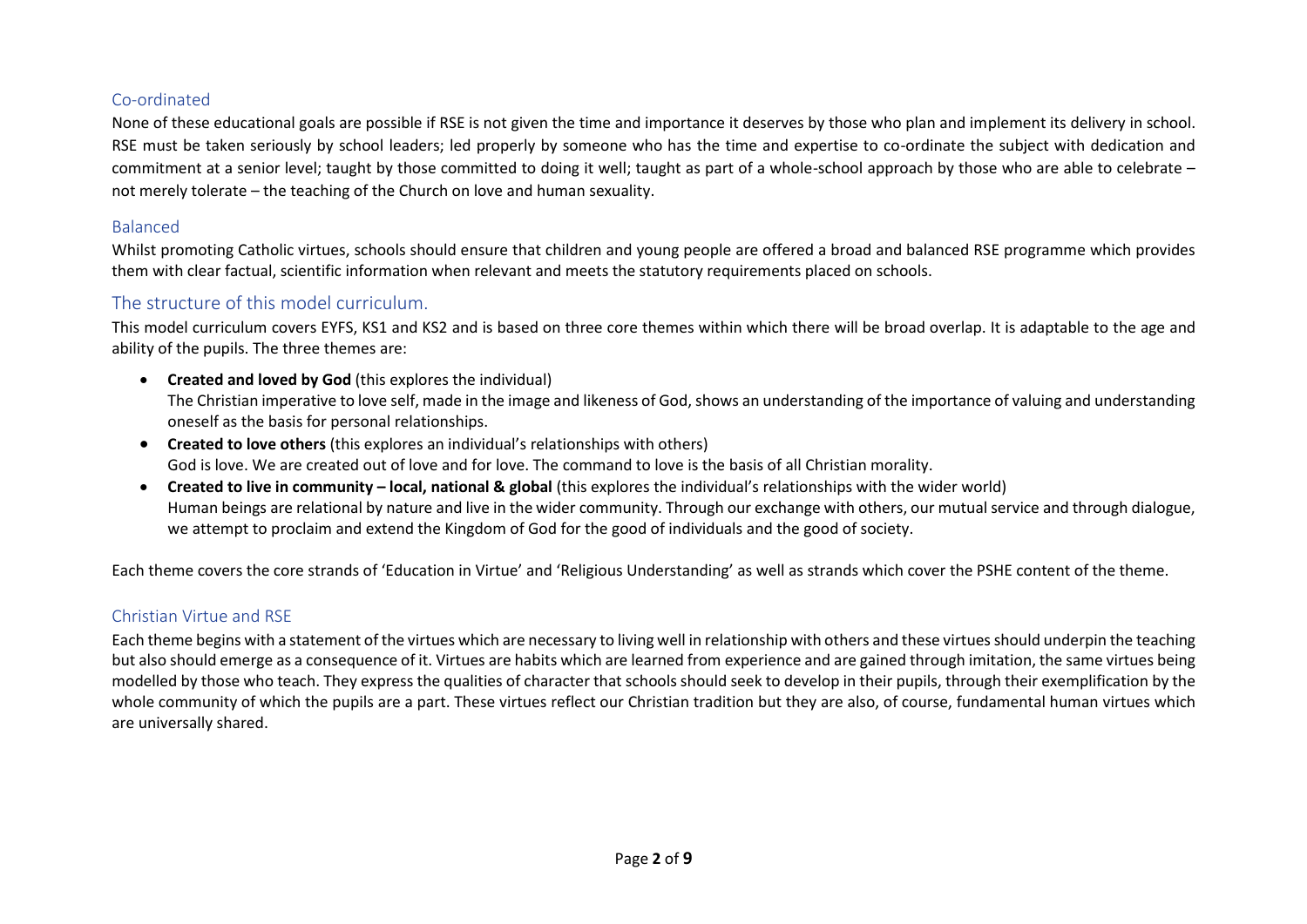# Theme 1: Created and Loved by God

|                                                        | EYFS & KS1                                                  | KS <sub>2</sub>                                                              |  |
|--------------------------------------------------------|-------------------------------------------------------------|------------------------------------------------------------------------------|--|
| Education in virtue                                    | In a Catholic school, pupils are growing to be:             | In a Catholic school, pupils are growing to be:                              |  |
|                                                        | 1.1.1.1. Respectful of their own bodies and character       | Respectful of their own bodies, character and giftedness<br>2.1.1.1.         |  |
|                                                        | 1.1.1.2. Appreciative for blessings                         | 2.1.1.2. Appreciative for blessings                                          |  |
|                                                        | Grateful to others and to God<br>1.1.1.3.                   | Grateful to others and to God<br>2.1.1.3.                                    |  |
|                                                        | 1.1.1.4. Patient when they do not always get what they want | Self-disciplined and able to delay or forego gratification for<br>2.1.1.4.   |  |
|                                                        |                                                             | the sake of greater goods                                                    |  |
|                                                        |                                                             | Discerning in their decision making<br>2.1.1.5.                              |  |
|                                                        |                                                             | 2.1.1.6. Determined and resilient in the face of difficulty                  |  |
|                                                        |                                                             | 2.1.1.7. Courageous in the face of new situations and in facing their        |  |
|                                                        |                                                             | fears                                                                        |  |
| đ                                                      | <b>Pupils should be taught:</b>                             | <b>Pupils should be taught:</b>                                              |  |
|                                                        | 1.1.2.1. We are made by God and are special                 | 2.1.2.1. We are special people made in the image and likeness of God         |  |
|                                                        | 1.1.2.2. We are all God's children                          | 2.1.2.2. We are children of God with an innate dignity                       |  |
|                                                        | 1.1.2.3. Ways of expressing gratitude to God                | 2.1.2.3. God has created us for a purpose (vocation)                         |  |
| person: loving<br>myself<br>understanding<br>the human | 1.1.2.4. About the sacrament of Baptism                     | Life is precious and their body is God's gift to them<br>2.1.2.4.            |  |
|                                                        |                                                             | Prayer and worship are ways of nourishing their relationship<br>2.1.2.5.     |  |
|                                                        |                                                             | with God                                                                     |  |
|                                                        |                                                             | Sacraments often coincide with different natural stages in life,<br>2.1.2.6. |  |
| Religious                                              |                                                             | for example Baptism often occurs near birth for Catholics                    |  |
|                                                        |                                                             |                                                                              |  |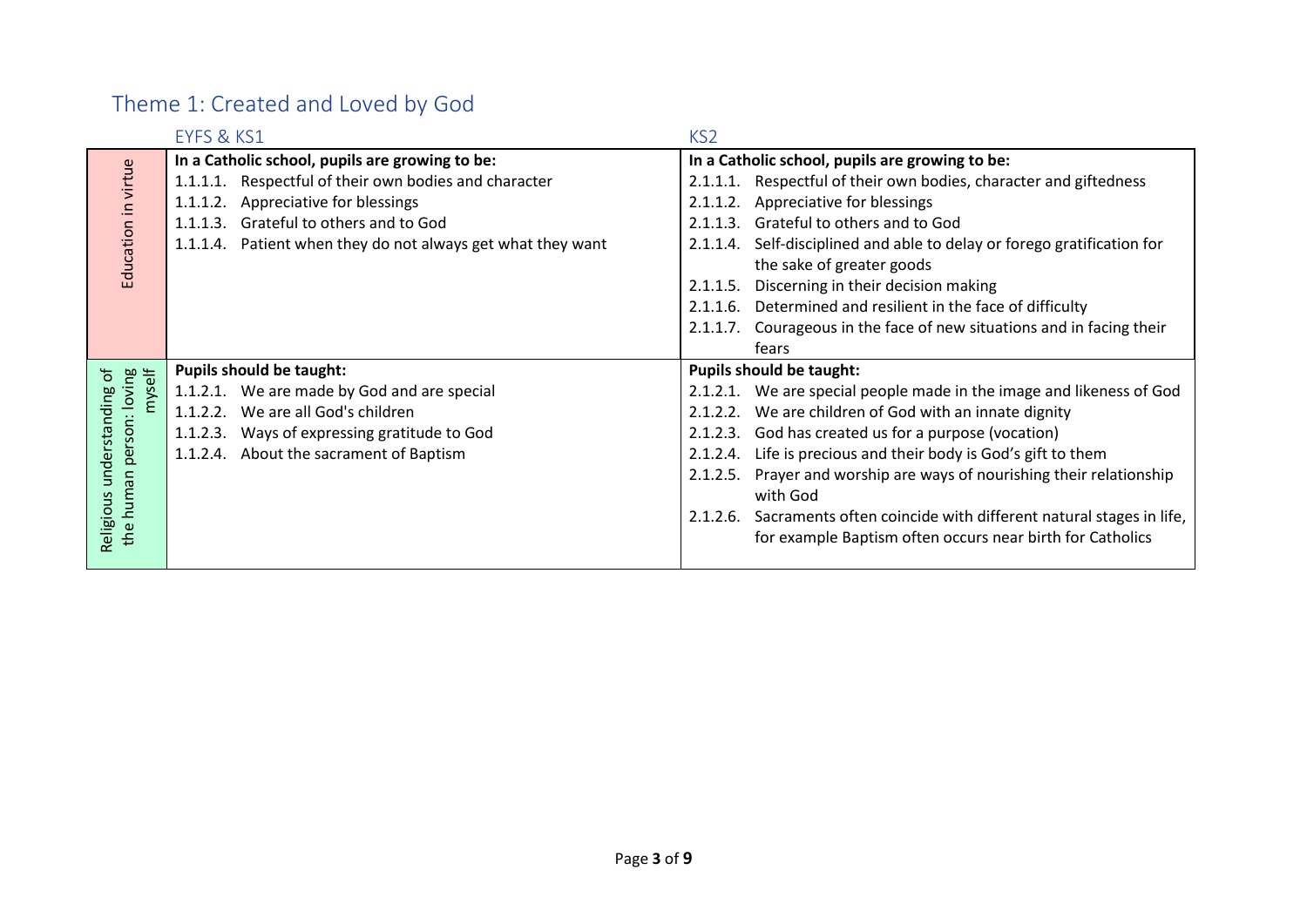|                                    | EYFS & KS1                                                         | KS <sub>2</sub>             |                                                                         |  |
|------------------------------------|--------------------------------------------------------------------|-----------------------------|-------------------------------------------------------------------------|--|
|                                    | <b>Pupils should be taught:</b>                                    |                             | <b>Pupils should be taught:</b>                                         |  |
| Me, my body and my health          | <b>Me</b>                                                          | Me                          |                                                                         |  |
|                                    | 1.1.3.1. We are all unique individuals                             | 2.1.3.1.                    | Everyone expresses their uniqueness in different ways and               |  |
|                                    | 1.1.3.2. We all have individual gifts, talents and abilities       |                             | that being different is not always easy                                 |  |
|                                    | My body                                                            | 2.1.3.2.                    | Strategies to develop self-confidence and self-esteem                   |  |
|                                    | 1.1.3.3. The names of the external parts of the body               |                             | 2.1.3.3. Each person has a purpose in the world                         |  |
|                                    | 1.1.3.4. The similarities and differences between girls and boys   |                             | 2.1.3.4. That similarities and differences between people arise from    |  |
|                                    | <b>My Health</b>                                                   |                             | several different factors (See protected characteristics of the         |  |
|                                    | 1.1.3.5. How to maintain personal hygiene                          |                             | Equality Act 2010, Part 2, Chapter 1, sections 4-12)                    |  |
|                                    | 1.1.3.6. What constitutes a healthy life-style, including physical | My body                     |                                                                         |  |
|                                    | activity, dental health and healthy eating                         |                             | 2.1.3.5. Their body will change and develop as they grow                |  |
|                                    |                                                                    |                             | 2.1.3.6. About the growth and development of humans and the             |  |
|                                    |                                                                    |                             | changes experienced during puberty                                      |  |
|                                    |                                                                    |                             | 2.1.3.7. The names of the main parts of the body, including identifying |  |
|                                    |                                                                    |                             | and correctly naming genitalia (e.g. penis and vagina)                  |  |
|                                    |                                                                    | My health                   |                                                                         |  |
|                                    |                                                                    |                             | 2.1.3.8. How to make informed choices that have an impact on their      |  |
|                                    |                                                                    |                             | health                                                                  |  |
|                                    | <b>Pupils should be taught:</b>                                    |                             | <b>Pupils should be taught:</b>                                         |  |
|                                    | <b>Emotional well-being</b>                                        | <b>Emotional well-being</b> |                                                                         |  |
|                                    | 1.1.4.1. That we all have different likes and dislikes             |                             | 2.1.4.1. Their emotions may change as they approach and as they         |  |
|                                    | 1.1.4.2. A language to describe feelings                           |                             | grow and move through puberty                                           |  |
|                                    | <b>Attitudes</b>                                                   |                             | 2.1.4.2. To extend their vocabulary to deepen their understanding of    |  |
|                                    | 1.1.4.3. A basic understanding that feelings and actions are two   |                             | the range and intensity of their feelings                               |  |
|                                    | different things                                                   |                             | 2.1.4.3. What positively and negatively affects their physical, mental  |  |
| Emotional well-being and attitudes | 1.1.4.4. Simple strategies for managing feelings and behaviour     |                             | and emotional health (including the media)                              |  |
|                                    | 1.1.4.5. That choices have consequences                            |                             | 2.1.4.4. To recognise how images in the media do not always reflect     |  |
|                                    |                                                                    |                             | reality and can affect how people feel about themselves                 |  |
|                                    |                                                                    |                             | <b>Attitudes</b>                                                        |  |
|                                    |                                                                    |                             | 2.1.4.5. That some behaviour is unacceptable, unhealthy or risky        |  |
|                                    |                                                                    |                             | 2.1.4.6. Strategies to build resilience in order to identify and resist |  |
|                                    |                                                                    |                             | unacceptable pressure from a variety of sources                         |  |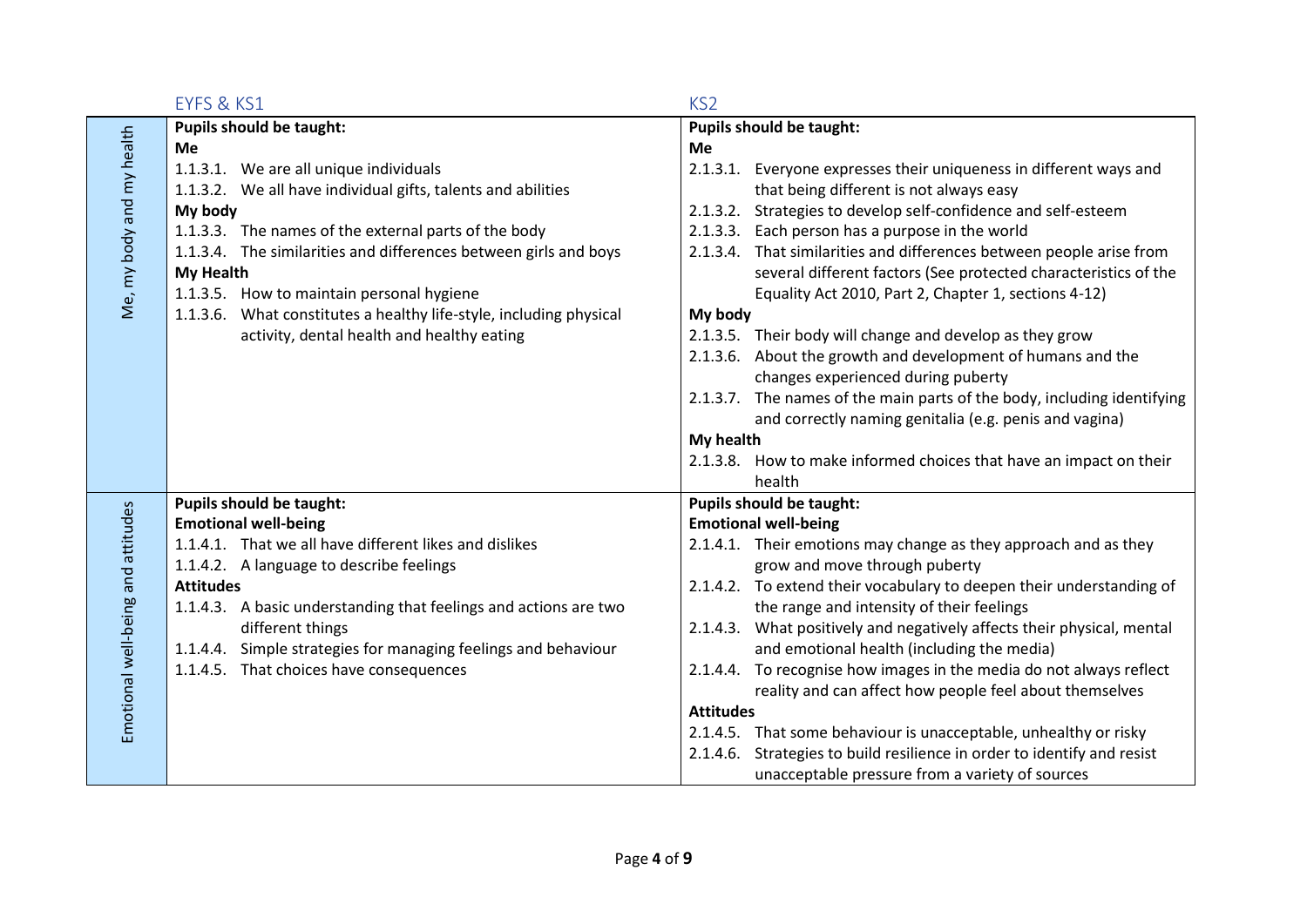|                              | EYFS & KS1                                              | KS <sub>2</sub>                                                     |
|------------------------------|---------------------------------------------------------|---------------------------------------------------------------------|
| and fertility<br>Life cycles | Pupils should be taught:                                | <b>Pupils should be taught:</b>                                     |
|                              | Life cycles                                             | Life cycles                                                         |
|                              | 1.1.5.1. That there are life stages from birth to death | 2.1.5.1. How a baby grows and develops in its mother's womb         |
|                              |                                                         | 2.1.5.2. To recognise the differences that occur at each stage of a |
|                              |                                                         | human being's development (including childhood,                     |
|                              |                                                         | adolescence, adulthood, older age)                                  |
|                              |                                                         | Fertility                                                           |
|                              |                                                         | 2.1.5.3. The nature and role of menstruation in the fertility cycle |
|                              |                                                         | 2.1.5.4. How human life is conceived in the womb, including the     |
|                              |                                                         | language of sperm and ova                                           |
|                              |                                                         |                                                                     |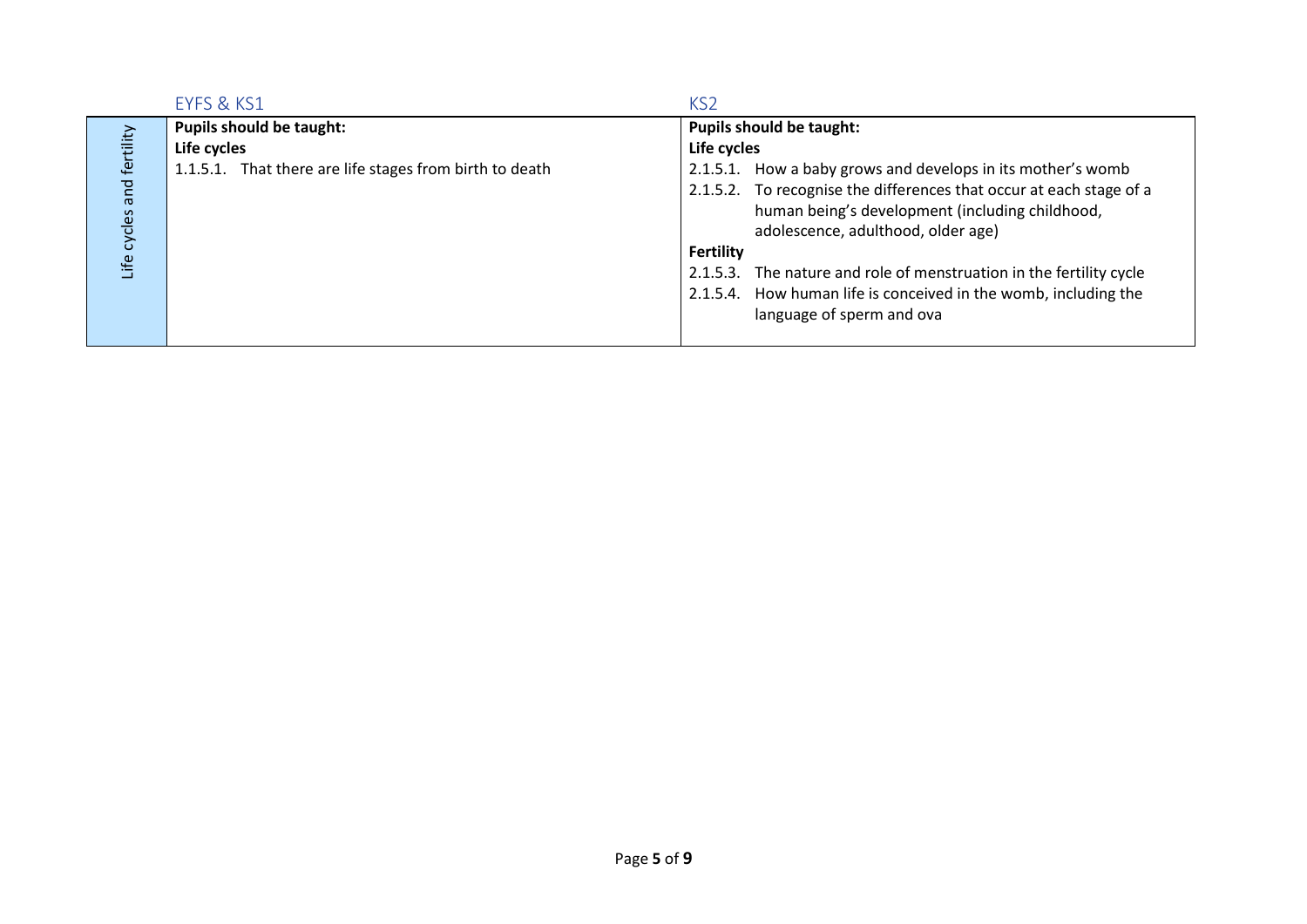## Theme 2: Created to love others

|                                                                    | EYFS & KS1                                      |                                                                                                | KS <sub>2</sub>                                 |                                                                                                                        |
|--------------------------------------------------------------------|-------------------------------------------------|------------------------------------------------------------------------------------------------|-------------------------------------------------|------------------------------------------------------------------------------------------------------------------------|
| virtue<br>Education in                                             | In a Catholic school, pupils are growing to be: |                                                                                                | In a Catholic school, pupils are growing to be: |                                                                                                                        |
|                                                                    |                                                 | 1.2.1.1. Friendly, able to make and keep friends                                               | 2.2.1.1.                                        | Loyal, able to develop and sustain friendships                                                                         |
|                                                                    | 1.2.1.2.                                        | Caring, attentive to the needs of others and generous in their<br>responses                    | 2.2.1.2.                                        | Compassionate, able to empathise with the suffering of<br>others and the generosity to help others in trouble          |
|                                                                    | 1.2.1.3.                                        | Respectful of others, their uniqueness, their wants and their<br>needs                         | 2.2.1.3.                                        | Respectful, able to identify other people's personal space and<br>respect the ways in which they are different         |
|                                                                    |                                                 | 1.2.1.4. Forgiving, able to say sorry and not hold grudges against<br>those who have hurt them | 2.2.1.4.                                        | Forgiving, developing the skills to allow reconciliation in<br>relationships                                           |
|                                                                    | 1.2.1.5.                                        | Courteous, learning to say, "please" and "thank you"                                           | 2.2.1.5.                                        | Courteous in their dealings with friends and strangers                                                                 |
|                                                                    | 1.2.1.6.                                        | Honest, able to tell the difference between truth and lies                                     | 2.2.1.6.                                        | Honest, committed to living truthfully and with integrity                                                              |
| ုပ္မ                                                               | <b>Pupils should be taught:</b>                 |                                                                                                | <b>Pupils should be taught:</b>                 |                                                                                                                        |
| other                                                              |                                                 | 1.2.2.1. We are part of God's family                                                           | $2.2.2.1$ .                                     | Christians belong to the Church family which includes the                                                              |
|                                                                    |                                                 | 1.2.2.2. All families are important                                                            |                                                 | school, parish and diocese                                                                                             |
| relationships:<br>understanding<br>loving<br>Religious<br>of human | 1.2.2.3.                                        | That saying sorry is important and can help mend broken<br>friendships                         | 2.2.2.2.                                        | Families are the building blocks of society and where faith,<br>wisdom and virtues are passed onto the next generation |
|                                                                    | 1.2.2.4.                                        | Jesus cared for others                                                                         | 2.2.2.3.                                        | The importance of forgiveness and reconciliation in                                                                    |
|                                                                    | 1.2.2.5.                                        | That we should love other people in the same way Jesus loves                                   |                                                 | relationships and some of Jesus' teaching on forgiveness                                                               |
|                                                                    |                                                 | us                                                                                             | 2.2.2.4.                                        | The sacrament of marriage involves commitment and self-<br>giving. It is a formal, lifelong commitment                 |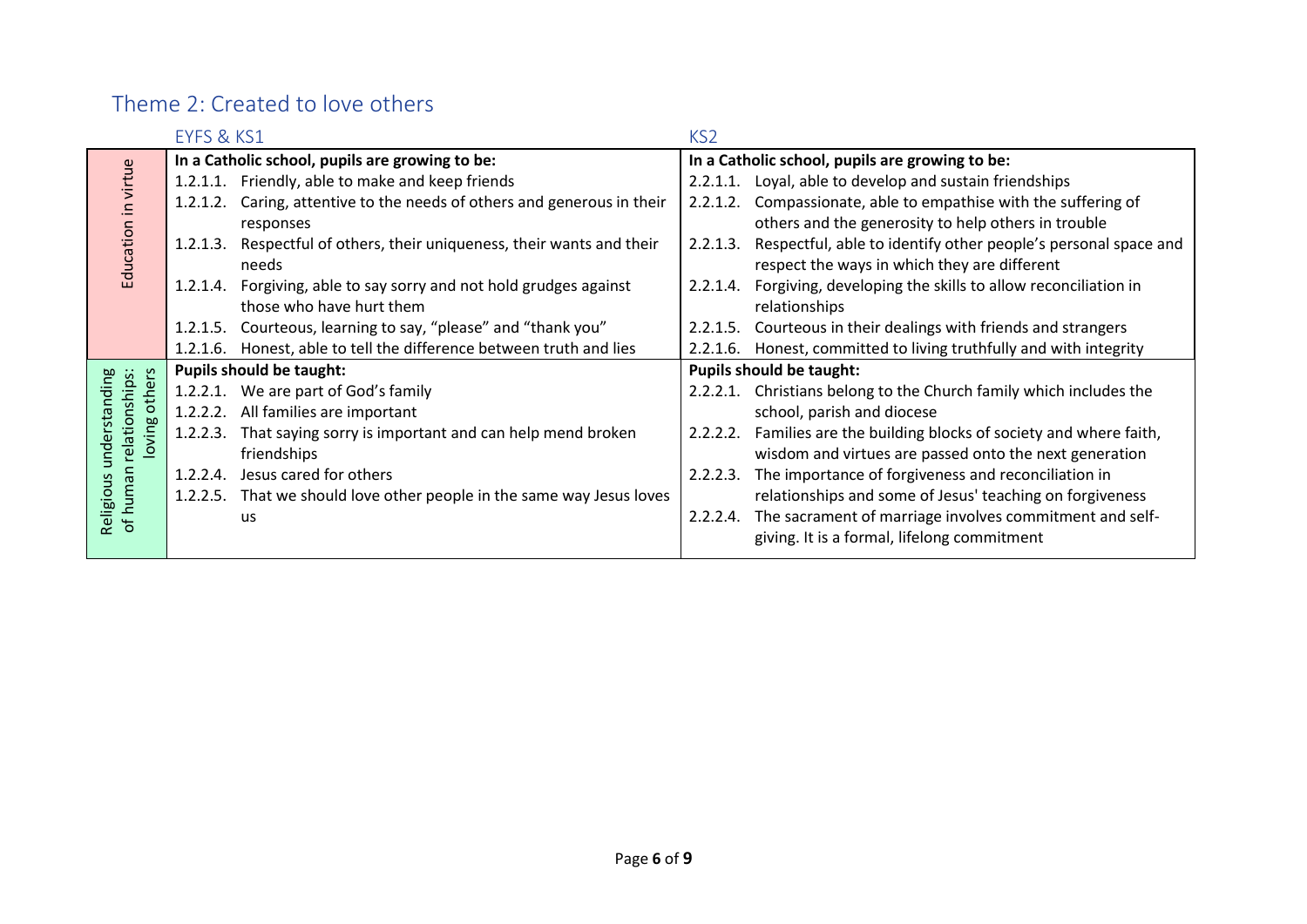| Personal Relationships | <b>Pupils should be taught:</b> |                                                                             | <b>Pupils should be taught:</b> |                                                                           |
|------------------------|---------------------------------|-----------------------------------------------------------------------------|---------------------------------|---------------------------------------------------------------------------|
|                        |                                 | 1.2.3.1. The characteristics of positive and negative relationships         | 2.2.3.1.                        | How to maintain positive relationships and strategies to use              |
|                        |                                 | 1.2.3.2. To identify special people (e.g. family, carers, friends) and      |                                 | when relationships go wrong                                               |
|                        |                                 | what makes them special                                                     |                                 | 2.2.3.2. There are different types of relationships including those       |
|                        | 1.2.3.3.                        | There are different family structures and these should be                   |                                 | between acquaintances, friends, relatives and family                      |
|                        |                                 | respected                                                                   | 2.2.3.3.                        | Marriage represents a formal and legally recognised                       |
|                        |                                 | 1.2.3.4. Families should be a place of love, security and stability.        |                                 | commitment                                                                |
|                        |                                 | 1.2.3.5. The importance of spending time with your family                   |                                 | 2.2.3.4. For the Church, marriage has a special significance as one of    |
|                        |                                 | 1.2.3.6. How their behaviour affects other people and that there are        |                                 | the sacraments                                                            |
|                        |                                 | appropriate and inappropriate behaviours                                    |                                 | 2.2.3.5. The characteristics of a healthy family life.                    |
|                        |                                 | 1.2.3.7. To recognise when people are being unkind to them and              | 2.2.3.6.                        | How to make informed choices in relationships and that                    |
|                        |                                 | others and how to respond                                                   |                                 | choices have positive, neutral and negative consequences                  |
|                        | 1.2.3.8.                        | Different types of teasing and bullying which are wrong and<br>unacceptable | 2.2.3.7.                        | An awareness of bullying (including cyber-bullying) and how<br>to respond |
|                        |                                 |                                                                             | 2.2.3.8.                        | About harassment and exploitation in relationships, including             |
|                        |                                 |                                                                             |                                 | physical, emotional and sexual abuse and how to respond                   |
|                        |                                 |                                                                             |                                 | 2.2.3.9. To recognise and manage risk, to develop resilience and learn    |
|                        |                                 |                                                                             |                                 | how to cope with "dares" and other ways in which people can               |
|                        |                                 |                                                                             |                                 | be pressurised                                                            |
|                        |                                 |                                                                             |                                 | 2.2.3.10. About changes that can happen in life, e.g. loss, separation,   |
|                        |                                 |                                                                             |                                 | divorce and bereavement and the emotions that can                         |
|                        |                                 |                                                                             |                                 | accompany these changes                                                   |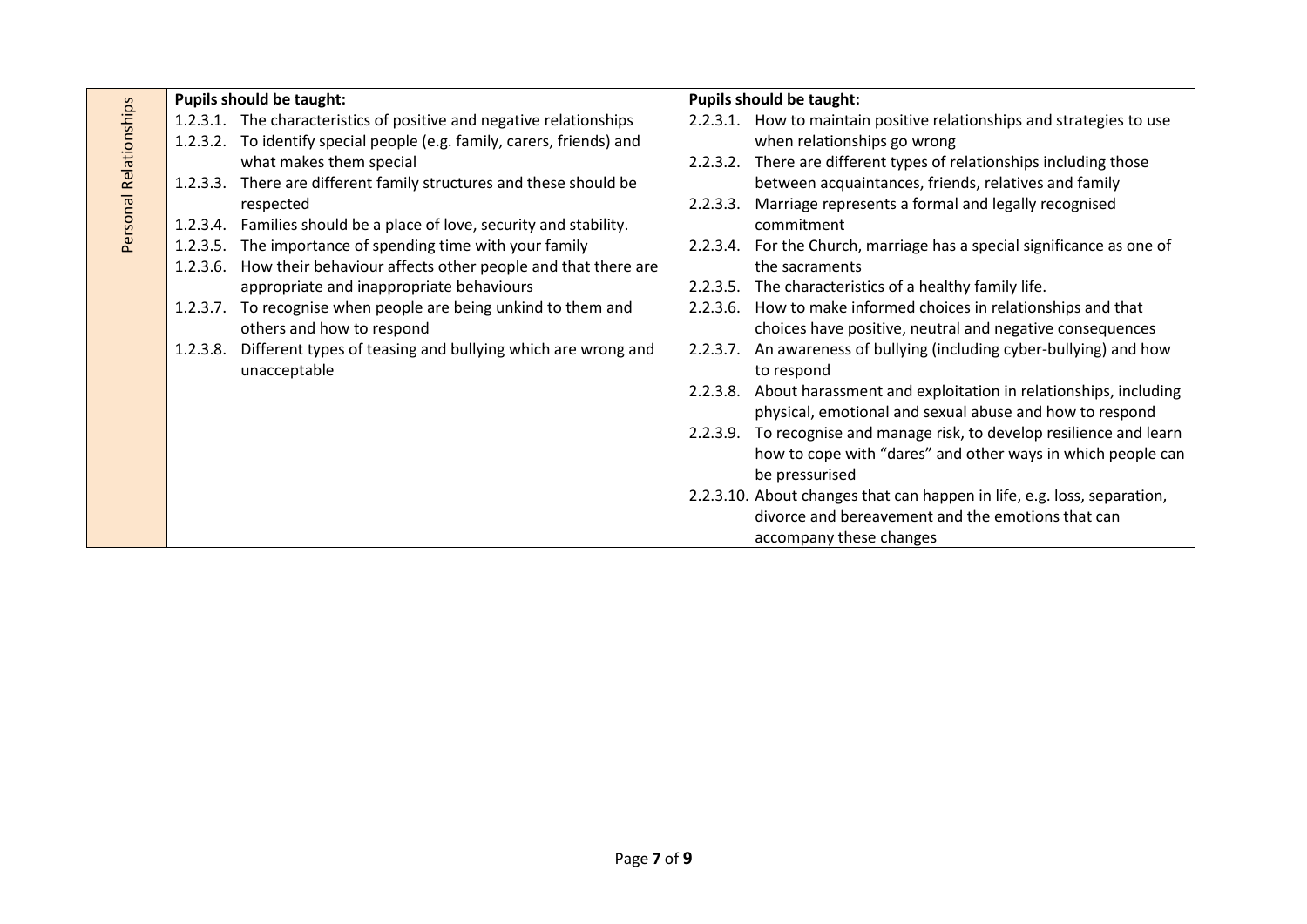|                                                                                  | <b>Pupils should be taught:</b> |                                                                        | <b>Pupils should be taught:</b> |                                                                      |
|----------------------------------------------------------------------------------|---------------------------------|------------------------------------------------------------------------|---------------------------------|----------------------------------------------------------------------|
| help<br>ლი<br>ე<br>◠<br>$\frac{1}{3}$<br>people<br>pue<br>safe<br><b>keeping</b> | <b>Keeping safe</b>             |                                                                        | <b>Keeping safe</b>             |                                                                      |
|                                                                                  |                                 | 1.2.4.1. To recognise safe and unsafe situations and ways of keeping   |                                 | 2.2.4.1. To recognise their increasing independence brings increased |
|                                                                                  |                                 | safe, including simple rules for keeping safe online                   |                                 | responsibility to keep themselves and others safe                    |
|                                                                                  |                                 | 1.2.4.2. To use simple rules for resisting pressure when they feel     | 2.2.4.2.                        | How to use technology safely                                         |
|                                                                                  |                                 | unsafe or uncomfortable                                                |                                 | 2.2.4.3. That not all images, language and behaviour are appropriate |
|                                                                                  |                                 | 1.2.4.3. The difference between good and bad secrets                   |                                 | 2.2.4.4. To judge what kind of physical contact is acceptable or     |
|                                                                                  |                                 | 1.2.4.4. Identifying and correctly name their "private parts" (see     |                                 | unacceptable and how to respond                                      |
|                                                                                  |                                 | NSPCC resource PANTS) for the purposes of safeguarding                 | 2.2.4.5.                        | Importance of seeking and giving permission in relationships         |
|                                                                                  |                                 | them from sexual exploitation                                          |                                 | People who can help me                                               |
|                                                                                  |                                 | 1.2.4.5. Importance of seeking and giving permission in relationships. |                                 | 2.2.4.6. That there are a number of different people and             |
|                                                                                  | People who can help me          |                                                                        |                                 | organisations they can go to for help in different situations        |
|                                                                                  |                                 | 1.2.4.6. Who to go to if they are worried or need help                 |                                 | and how to contact them                                              |
|                                                                                  |                                 | 1.2.4.7. That there are a number of different people and               | 2.2.4.7.                        | How to report and get help if they encounter inappropriate           |
|                                                                                  |                                 | organisations they can go to for help in different situations          |                                 | materials or messages                                                |
|                                                                                  |                                 |                                                                        | 2.2.4.8.                        | To keep asking for help until they are heard                         |